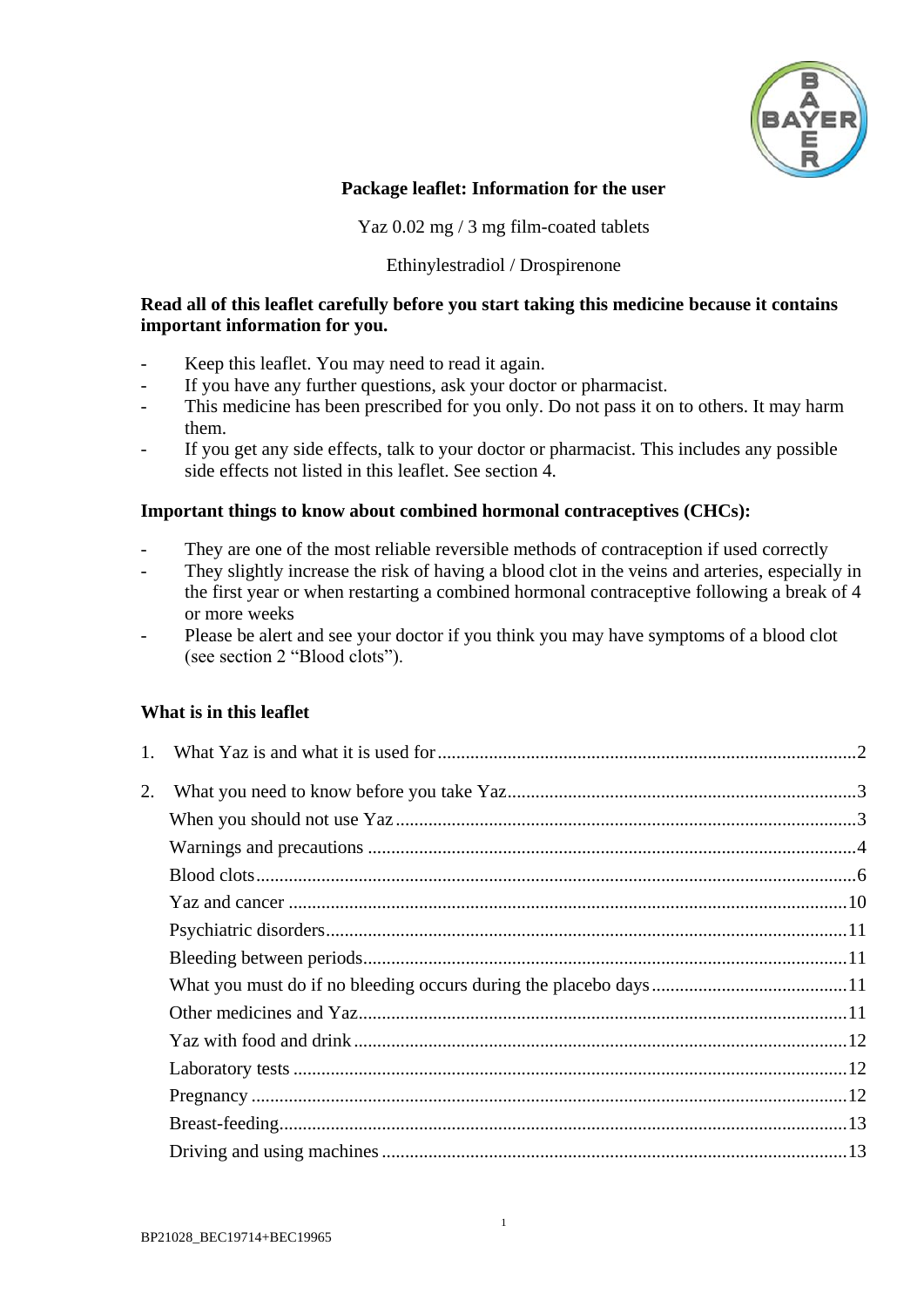

| 3. |  |
|----|--|
|    |  |
|    |  |
|    |  |
|    |  |
|    |  |
|    |  |
|    |  |
|    |  |
|    |  |
|    |  |
|    |  |

# <span id="page-1-0"></span>**1. What Yaz is and what it is used for**

- Yaz is a contraceptive pill and is used to prevent pregnancy.
- Each of the 24 light pink film-coated tablets contains a small amount of two different female hormones, namely drospirenone and ethinylestradiol.
- The 4 white film-coated tablets contain no active substances and are also called placebo tablets.
- Contraceptive pills that contain two hormones are called "combination" pills.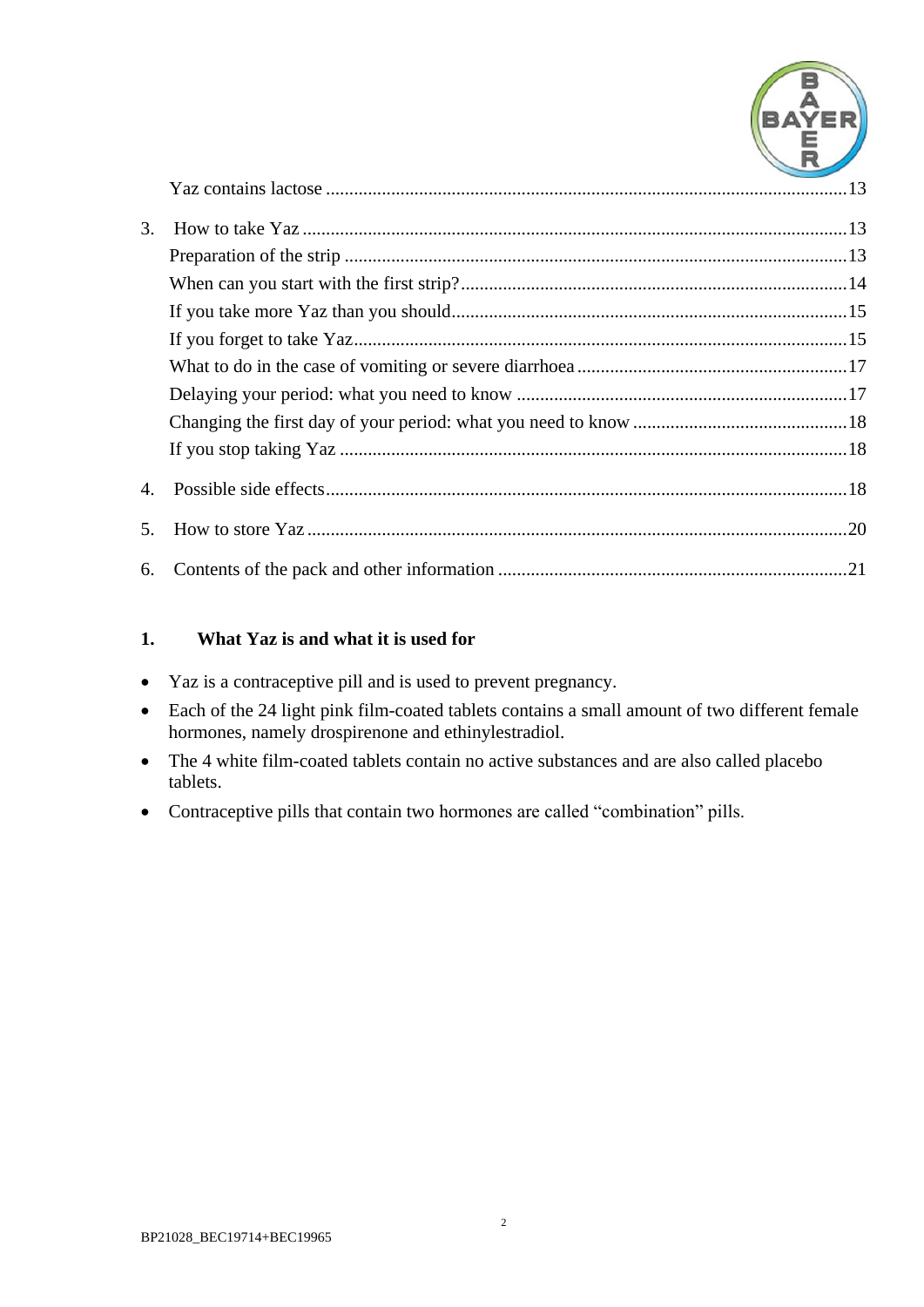

# <span id="page-2-0"></span>**2. What you need to know before you take Yaz**

#### **General notes**

Before you start using Yaz, you should read the information on blood clots in section 2. It is particularly important to read the symptoms of a blood clot – see section 2 "Blood clots".

Before you can begin taking Yaz, your doctor will ask you some questions about your personal health history and that of your close relatives. The doctor will also measure your blood pressure and, depending upon your personal situation, may also carry out some other tests.

In this leaflet, several situations are described where you should stop using Yaz, or where the reliability of Yaz may be decreased. In such situations you should either not have sex or you should take extra non-hormonal contraceptive precautions, e.g., use a condom or another barrier method. Do not use rhythm or temperature methods. These methods can be unreliable because Yaz alters the monthly changes of body temperature and of cervical mucus.

**Yaz, like other hormonal contraceptives, does not protect against HIV infection (AIDS) or any other sexually transmitted disease.**

### <span id="page-2-1"></span>**When you should not use Yaz**

You should not use Yaz if you have any of the conditions listed below. If you do have any of the conditions listed below, you must tell your doctor. Your doctor will discuss with you what other form of birth control would be more appropriate.

#### **Do not use Yaz:**

- If you have (or have ever had) a blood clot in a blood vessel of your legs (deep vein thrombosis, DVT), your lungs (pulmonary embolus, PE) or other organs;
- $\bullet$  if you know you have a disorder affecting your blood clotting for instance, protein C deficiency, protein S deficiency, antithrombin-III deficiency, Factor V Leiden or antiphospholipid antibodies;
- if you need an operation or if you are off your feet for a long time (see section 'Blood clots');
- if you have ever had a heart attack or stroke;
- if you have (or have ever had) angina pectoris (a condition that causes severe chest pain and may be a first sign of a heart attack) or transient ischaemic attack (TIA – temporary stroke symptoms);
- if you have any of the following diseases that may increase your risk of a clot in the arteries.
	- o severe diabetes with blood vessel damage
	- o very high blood pressure
	- o a very high level of fat in the blood (cholesterol or triglycerides)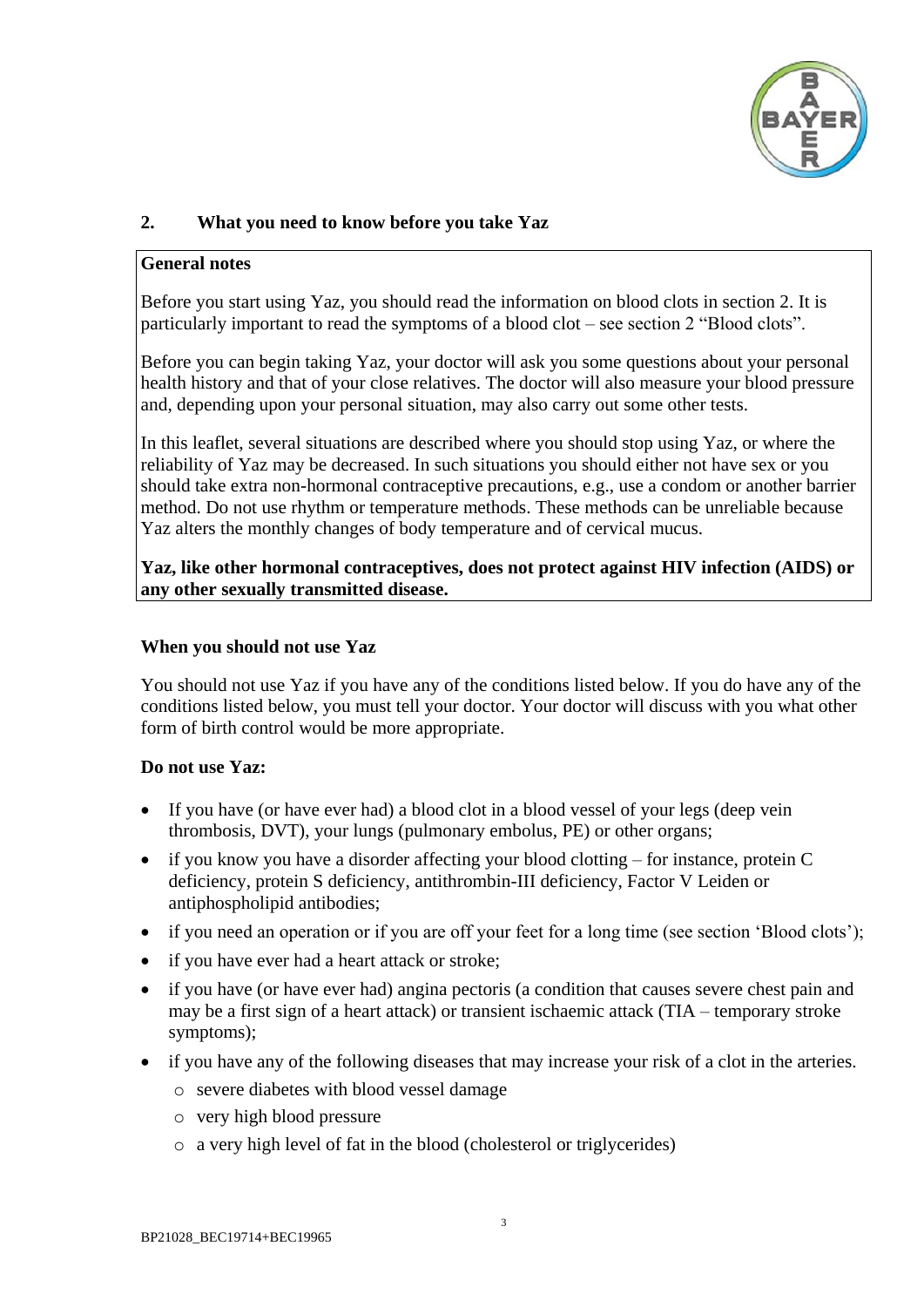

o a condition known as hyperhomocysteinaemia

- if you have (or have ever had) a type of migraine called 'migraine with aura';
- if you have (or have ever had) a liver disease and your liver function is still not normal
- if your kidneys are not working well (renal failure)
- if you have (or have ever had) a tumour in the liver
- if you have (or have ever had) or if you are suspected of having breast cancer or cancer of the genital organs
- if you have any unexplained bleeding from the vagina
- if you are allergic to ethinylestradiol or drospirenone, or any of the other ingredients of this medicine (listed in section 6, page [21\)](#page-20-0). This may cause itching, rash or swelling.

Do not use Yaz if you have hepatitis C and are taking the medicinal products containing ombitasvir/paritaprevir/ritonavir and dasabuvir or glecaprevir/pibrentasvir (see also in section "Other medicines and Yaz").

### *Additional information on special populations*

#### *Children and adolescents*

Yaz is not intended for use in females whose periods have not yet started.

#### *Older women*

Yaz is not intended for use after the menopause.

#### *Women with liver impairment*

Do not take Yaz if you suffer from liver disease. See also sections 'Do not take Yaz' and 'Warnings and precautions'.

#### *Women with kidney impairment*

Do not take Yaz if you are suffering from poorly functioning kidneys or acute kidney failure. See also sections 'Do not use Yaz' and 'Warnings and precautions'.

## <span id="page-3-0"></span>**Warnings and precautions**

When should you contact your doctor?

Seek urgent medical attention

if you notice possible signs of a blood clot that may mean you are suffering from a blood clot in the leg (i.e. deep vein thrombosis), a blood clot in the lung (i.e. pulmonary embolism), a heart attack or a stroke (see 'Blood clots' section below).

For a description of the symptoms of these serious side effects please go to "How to recognise a blood clot".

## **Tell your doctor if any of the following conditions apply to you.**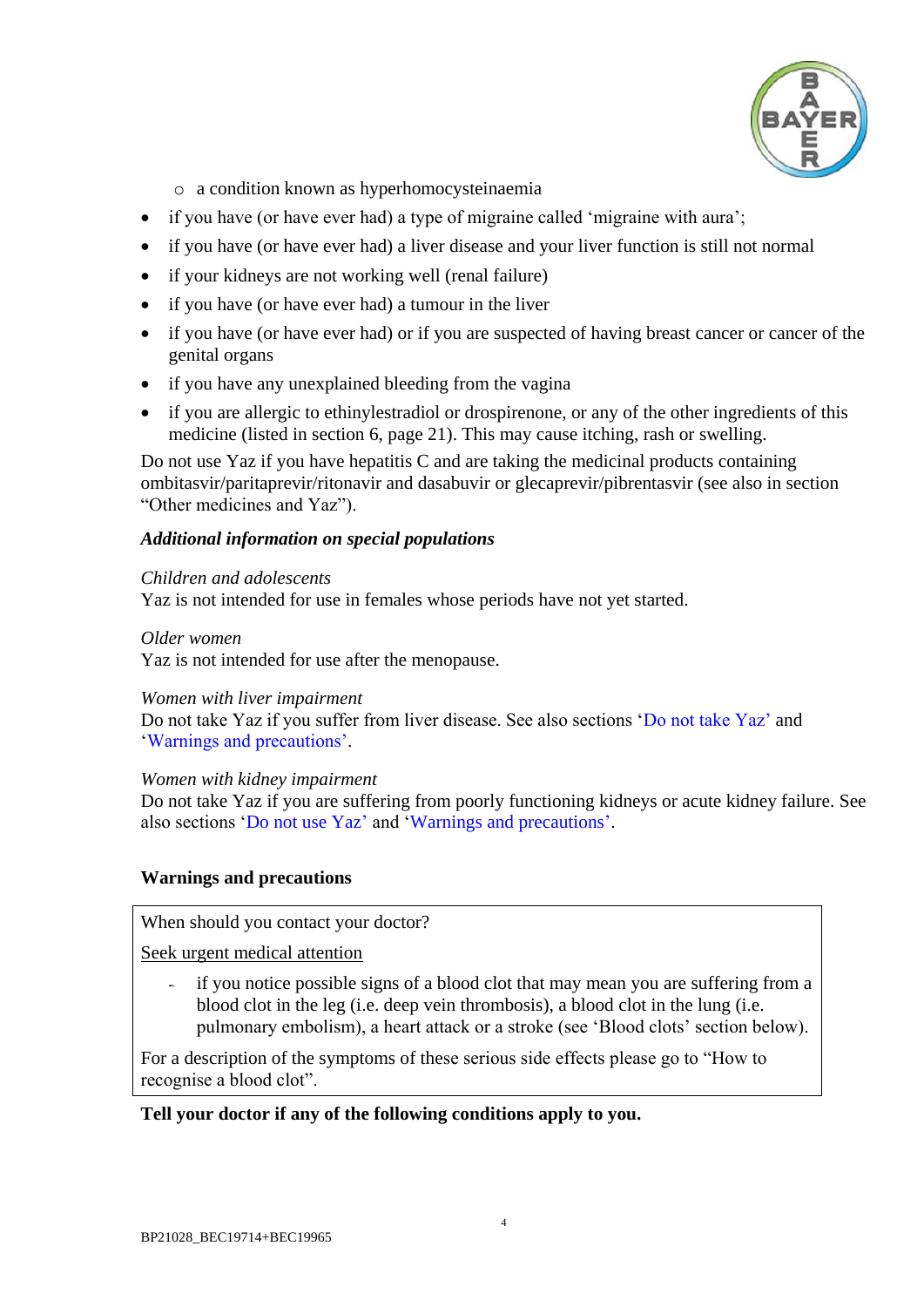

In some situations you need to take special care while using Yaz or any other combination pill, and your doctor may need to examine you regularly. If the condition develops, or gets worse while you are using Yaz, you should also tell your doctor.

- if a close relative has or has ever had breast cancer
- if you have a disease of the liver or the gallbladder
- if you have diabetes
- if you have depression
- if you have Crohn's disease or ulcerative colitis (chronic inflammatory bowel disease)
- $\bullet$  if you have systemic lupus erythematosus (SLE a disease affecting your natural defence system)
- $\bullet$  if you have haemolytic uraemic syndrome (HUS a disorder of blood clotting causing failure of the kidneys)
- if you have sickle cell anaemia (an inherited disease of the red blood cells)
- if you have elevated levels of fat in the blood (hypertriglyceridaemia) or a positive family history for this condition. Hypertriglyceridaemia has been associated with an increased risk of developing pancreatitis (inflammation of the pancreas);
- if you need an operation, or you are off your feet for a long time (see in section 2 'Blood clots');
- if you have just given birth you are at an increased risk of blood clots. You should ask your doctor how soon after delivery you can start taking Yaz.
- If you have an inflammation in the veins under the skin (superficial thrombophlebitis).
- If you have varicose veins
- if you have epilepsy (see page [11](#page-10-3) "Other medicines and Yaz")
- if you have a disease that first appeared during pregnancy or earlier use of sex hormones (for example, hearing loss, a blood disease called porphyria, skin rash with blisters during pregnancy (gestational herpes), a nerve disease causing sudden movements of the body (Sydenham's chorea)
- if you have or have ever had golden brown pigment patches (chloasma), so called "pregnancy patches", especially on the face. If this is the case, avoid direct exposure to sunlight or ultraviolet light.
- If you have hereditary angioedema, products containing oestrogens may cause or worsen the symptoms. You should see your doctor immediately if you experience symptoms of angioedema such as swollen face, tongue and/or pharynx and/or difficulty swallowing or hives together with difficulty breathing.

Talk to your doctor before taking Yaz.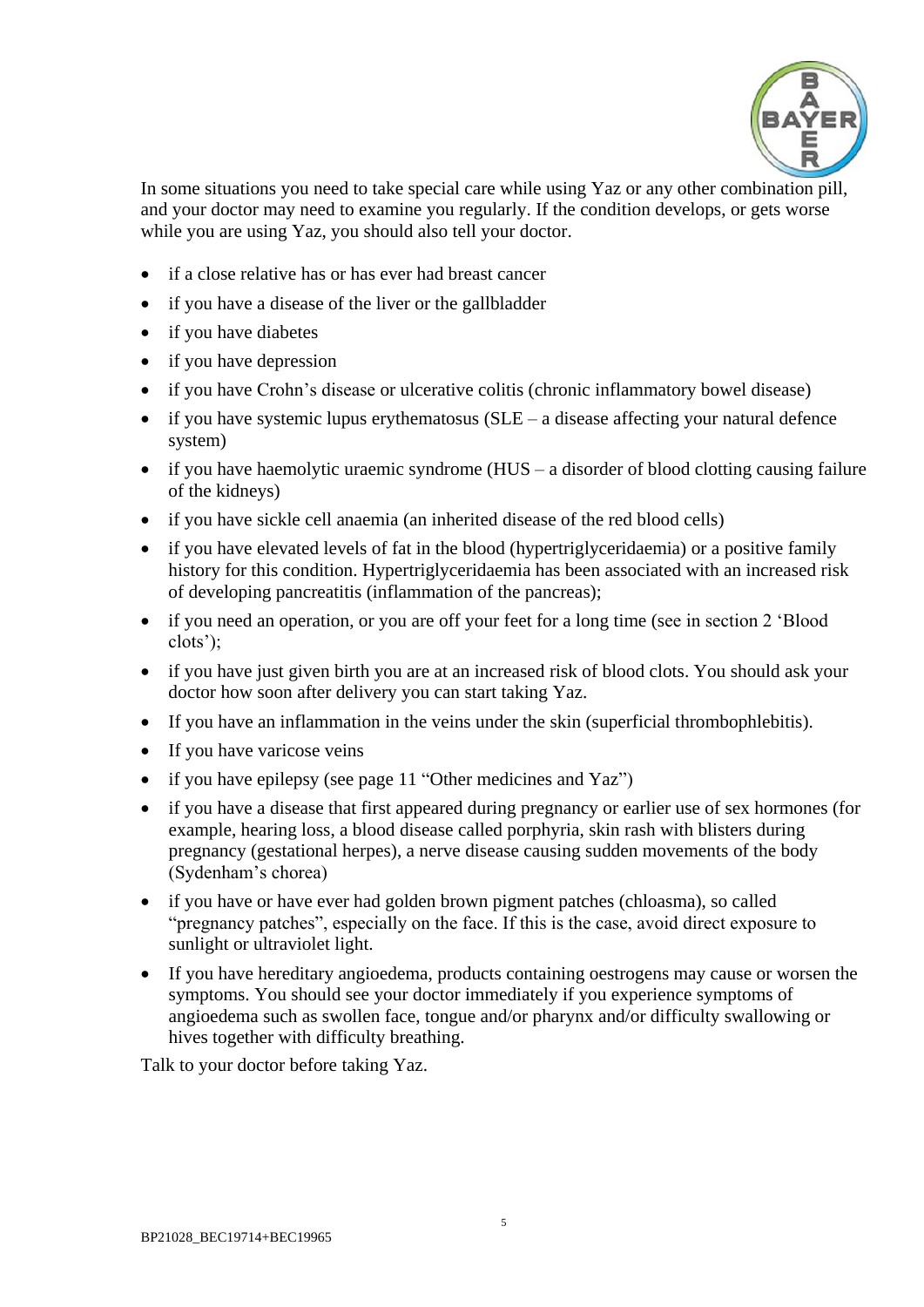

### <span id="page-5-0"></span>**Blood clots**

Using a combined hormonal contraceptive such as Yaz increases your risk of developing a **blood clot** compared with not using one. In rare cases a blood clot can block vessels and cause serious problems.

Blood clots can develop

- in veins (referred to as a 'venous thrombosis', 'venous thromboembolism' or VTE)
- in the arteries (referred to as an 'arterial thrombosis', 'arterial thromboembolism' or ATE).

Recovery from blood clots is not always complete. Rarely, there may be serious lasting effects or, very rarely, they may be fatal.

## **It is important to remember that the overall risk of a harmful blood clot due to Yaz is small.**

# **HOW TO RECOGNISE A BLOOD CLOT**

Seek urgent medical attention if you notice any of the following signs or symptoms.

| Are you experiencing any of these signs?                                                                                                                                                   | What are you possibly |
|--------------------------------------------------------------------------------------------------------------------------------------------------------------------------------------------|-----------------------|
|                                                                                                                                                                                            | suffering from?       |
| swelling of one leg or along a vein in the leg or foot<br>especially when accompanied by:                                                                                                  | Deep vein thrombosis  |
| pain or tenderness in the leg which may be felt only<br>when standing or walking                                                                                                           |                       |
| increased warmth in the affected leg                                                                                                                                                       |                       |
| change in colour of the skin on the leg e.g. turning<br>pale, red or blue                                                                                                                  |                       |
| sudden unexplained breathlessness or rapid breathing;                                                                                                                                      | Pulmonary embolism    |
| sudden cough without an obvious cause, which may bring<br>up blood;                                                                                                                        |                       |
| sharp chest pain which may increase with deep breathing;                                                                                                                                   |                       |
| severe light headedness or dizziness;                                                                                                                                                      |                       |
| rapid or irregular heartbeat                                                                                                                                                               |                       |
| severe pain in your stomach;                                                                                                                                                               |                       |
| If you are unsure, talk to a doctor as some of these symptoms<br>such as coughing or being short of breath may be mistaken<br>for a milder condition such as a respiratory tract infection |                       |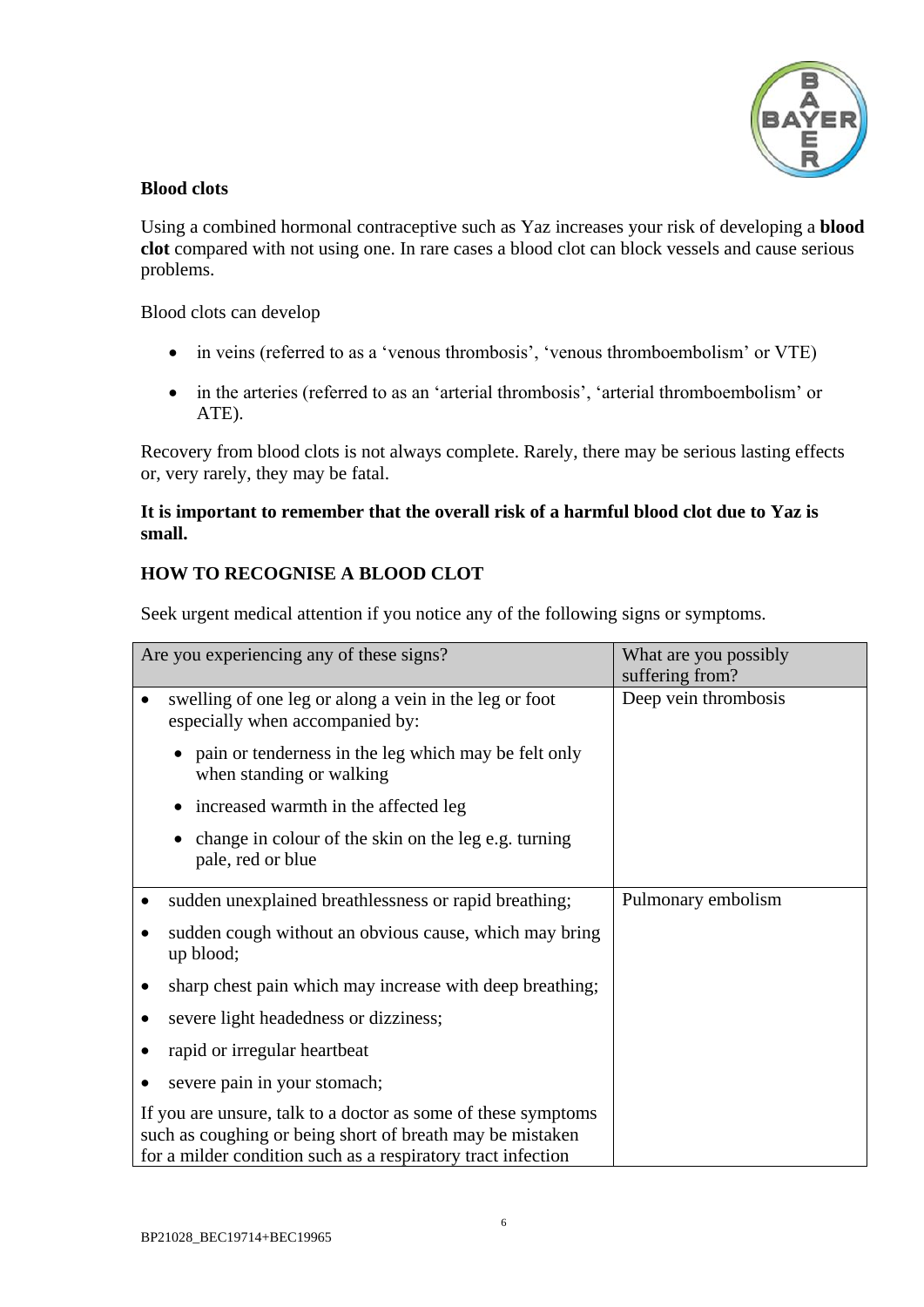

| Are you experiencing any of these signs?                                                                                                                                                       | What are you possibly<br>suffering from?    |  |
|------------------------------------------------------------------------------------------------------------------------------------------------------------------------------------------------|---------------------------------------------|--|
| (e.g. a 'common cold').                                                                                                                                                                        |                                             |  |
| Symptoms most commonly occur in one eye:                                                                                                                                                       | Retinal vein thrombosis (blood              |  |
| immediate loss of vision or                                                                                                                                                                    | clot in the eye)                            |  |
| painless blurring of vision which can progress to loss of<br>٠<br>vision                                                                                                                       |                                             |  |
| chest pain, discomfort, pressure, heaviness<br>٠                                                                                                                                               | Heart attack                                |  |
| sensation of squeezing or fullness in the chest, arm or<br>$\bullet$<br>below the breastbone;                                                                                                  |                                             |  |
| fullness, indigestion or choking feeling;                                                                                                                                                      |                                             |  |
| upper body discomfort radiating to the back, jaw, throat,<br>arm and stomach;                                                                                                                  |                                             |  |
| sweating, nausea, vomiting or dizziness;                                                                                                                                                       |                                             |  |
| extreme weakness, anxiety, or shortness of breath;                                                                                                                                             |                                             |  |
| rapid or irregular heartbeats<br>$\bullet$                                                                                                                                                     |                                             |  |
| sudden weakness or numbness of the face, arm or leg,<br>$\bullet$<br>especially on one side of the body;                                                                                       | <b>Stroke</b>                               |  |
| sudden confusion, trouble speaking or understanding;<br>$\bullet$                                                                                                                              |                                             |  |
| sudden trouble seeing in one or both eyes;<br>$\bullet$                                                                                                                                        |                                             |  |
| sudden trouble walking, dizziness, loss of balance or<br>$\bullet$<br>coordination;                                                                                                            |                                             |  |
| sudden, severe or prolonged headache with no known<br>cause;                                                                                                                                   |                                             |  |
| loss of consciousness or fainting with or without seizure.                                                                                                                                     |                                             |  |
| Sometimes the symptoms of stroke can be brief with an<br>almost immediate and full recovery, but you should still seek<br>urgent medical attention as you may be at risk of another<br>stroke. |                                             |  |
| swelling and slight blue discolouration of an extremity;<br>severe pain in your stomach (acute abdomen)                                                                                        | Blood clots blocking other<br>blood vessels |  |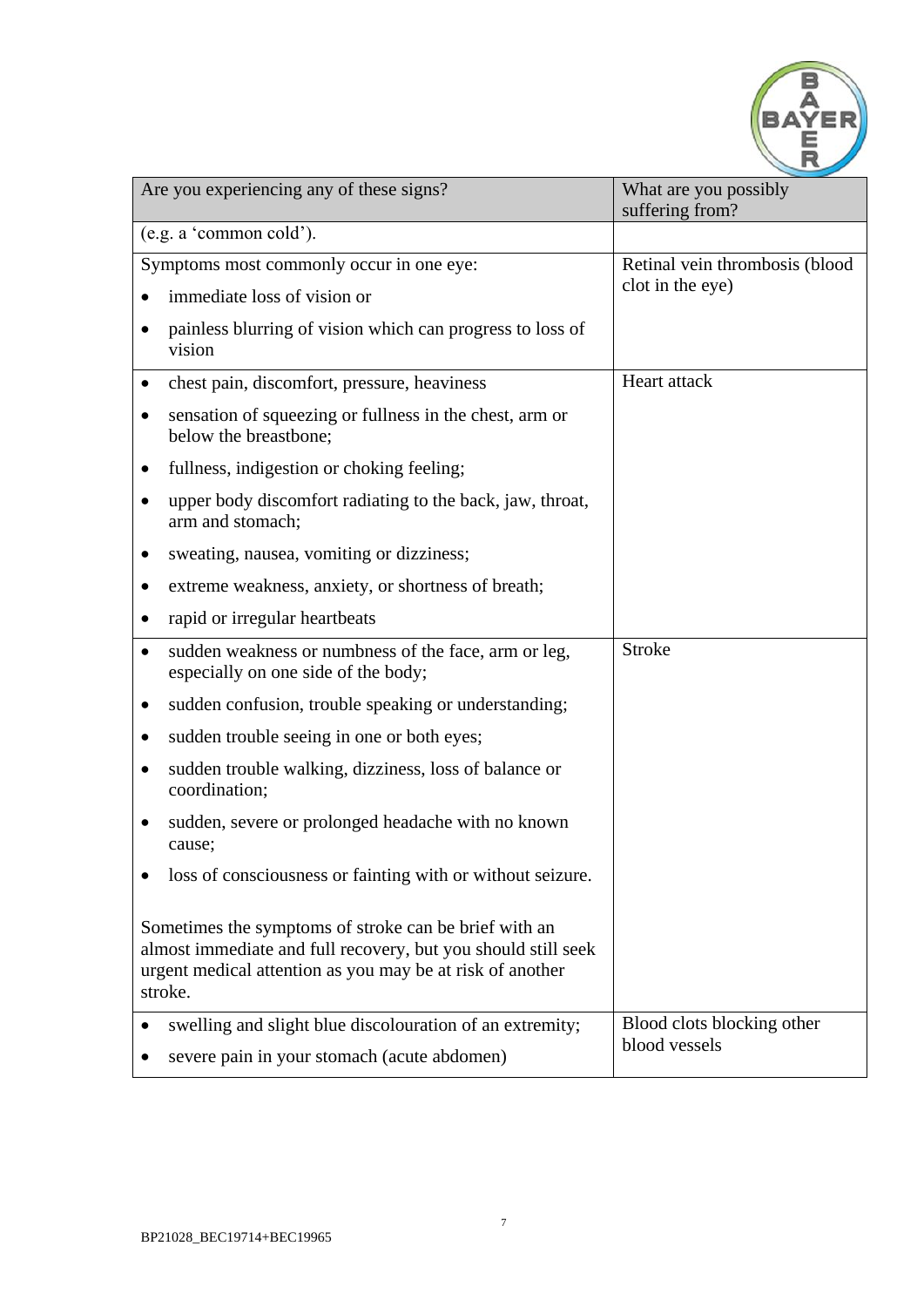

# **BLOOD CLOTS IN A VEIN**

### **What can happen if a blood clot forms in a vein?**

- The use of combined hormonal contraceptives has been connected with an increase in the risk of blood clots in the vein (venous thrombosis). However, these side effects are rare. Most frequently, they occur in the first year of use of a combined hormonal contraceptive.
- If a blood clot forms in a vein in the leg or foot it can cause a deep vein thrombosis (DVT).
- If a blood clot travels from the leg and lodges in the lung it can cause a pulmonary embolism.
- Very rarely a clot may form in a vein in another organ such as the eye (retinal vein thrombosis).

#### **When is the risk of developing a blood clot in a vein highest?**

The risk of developing a blood clot in a vein is highest during the first year of taking a combined hormonal contraceptive for the first time. The risk may also be higher if you restart taking a combined hormonal contraceptive (the same product or a different product) after a break of 4 weeks or more

After the first year, the risk gets smaller but is always slightly higher than if you were not using a combined hormonal contraceptive.

When you stop Yaz your risk of a blood clot returns to normal within a few weeks.

#### **What is the risk of developing a blood clot?**

The risk depends on your natural risk of VTE and the type of combined hormonal contraceptive you are taking.

The overall risk of a blood clot in the leg or lung (DVT or PE) with Yaz is small.

- Out of 10,000 women who are not using any combined hormonal contraceptive and are not pregnant, about 2 will develop a blood clot in a year.
- Out of 10,000 women who are using a combined hormonal contraceptive that contains levonorgestrel, norethisterone, or norgestimate about 5-7 will develop a blood clot in a year.
- Out of 10,000 women who are using a combined hormonal contraceptive that contains drospirenone, such as Yaz, between about 9 and 12 women will develop a blood clot in a year.
- The risk of having a blood clot will vary according to your personal medical history (See "Factors that increase your risk of a blood clot" below).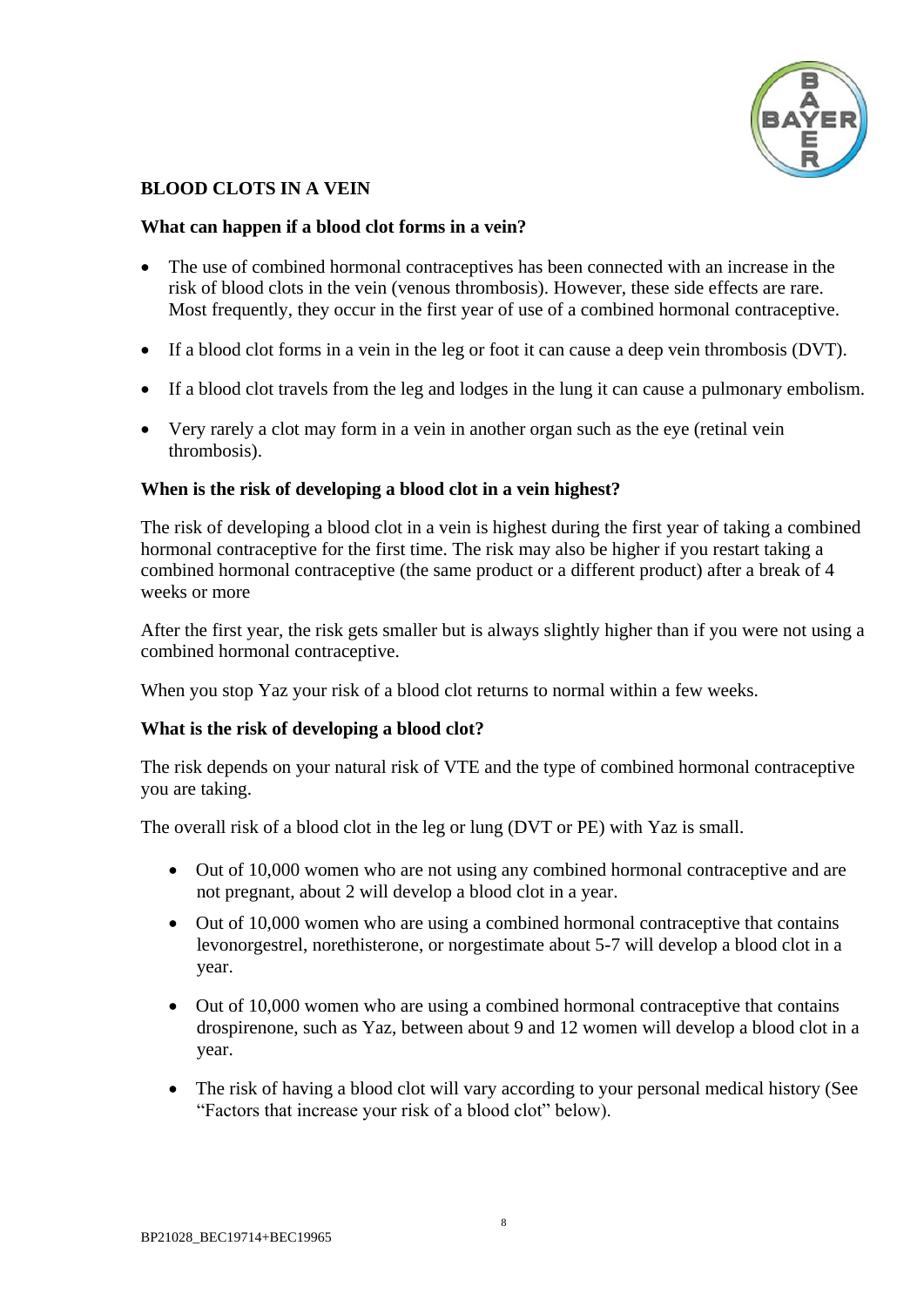

|                                                                                                                    | Risk of developing a blood clot<br>in a year |
|--------------------------------------------------------------------------------------------------------------------|----------------------------------------------|
| Women who are <b>not using</b> a combined hormonal pill<br>and are not pregnant                                    | About 2 out of 10,000 women                  |
| Women using a combined hormonal contraceptive pill<br>containing levonorgestrel, norethisterone or<br>norgestimate | About 5-7 out of 10,000 women                |
| Women using Yaz                                                                                                    | About 9-12 out of 10,000 women               |

## **Factors that increase your risk of a blood clot in a vein**

The risk of a blood clot with Yaz is small but some conditions will increase the risk. Your risk is higher:

- if you are very overweight (body mass index or BMI over  $30\text{kg/m}^2$ );
- if one of your immediate family has had a blood clot in the leg, lung or other organ at a young age (eg. below the age of about 50). In this case you could have a hereditary blood clotting disorder;
- if you need to have an operation, or if you are off your feet for a long time because of an injury or illness, or you have your leg in a cast. The use of Yaz may need to be stopped several weeks before surgery or while you are less mobile. If you need to stop Yaz ask your doctor when you can start using it again.
- as you get older (particularly above about 35 years);
- if you gave birth less than a few weeks ago.

The risk of developing a blood clot increases the more conditions you have.

Air travel (>4 hours) may temporarily increase your risk of a blood clot, particularly if you have some of the other factors listed.

It is important to tell your doctor if any of these conditions apply to you, even if you are unsure. Your doctor may decide that Yaz needs to be stopped.

If any of the above conditions change while you are using Yaz, for example a close family member experiences a thrombosis for no known reason; or you gain a lot of weight, tell your doctor.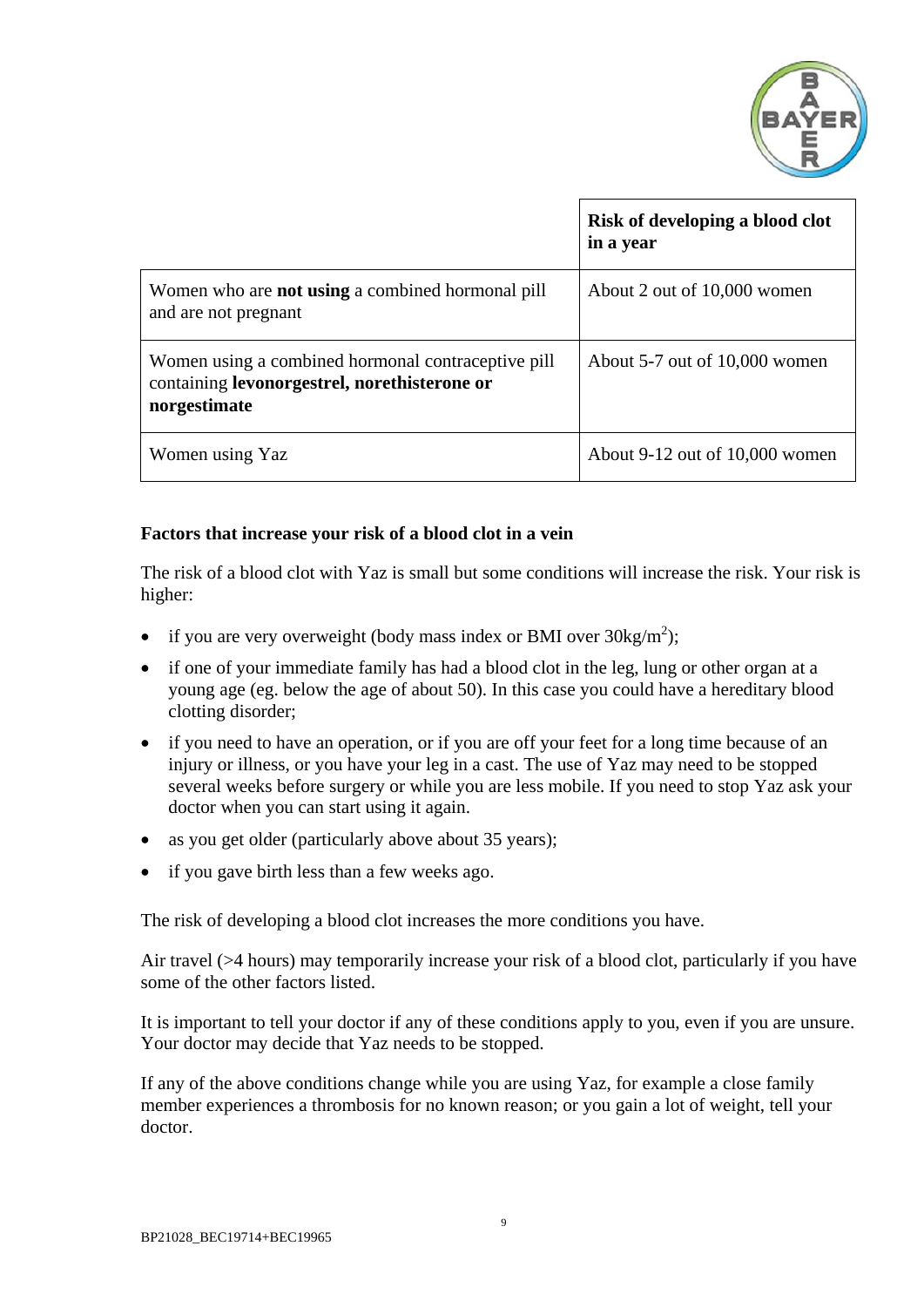

## **BLOOD CLOTS IN AN ARTERY**

### **What can happen if a blood clot forms in an artery?**

Like a blood clot in a vein, a clot in an artery can cause serious problems. For example, it can cause a heart attack or a stroke.

### **Factors that increase your risk of a blood clot in an artery**

It is important to note that the risk of a heart attack or stroke from using Yaz is very small but can increase:

- with increasing age (beyond about 35 years);
- **if you smoke**. When using a combined hormonal contraceptive like Yaz, you are advised to stop smoking. If you are unable to stop smoking and are older than 35 your doctor may advise you to use a different type of contraceptive;
- if you are overweight;
- if you have high blood pressure;
- if a member of your immediate family has had a heart attack or stroke at a young age (less than about 50). In this case you could also have a higher risk of having a heart attack or stroke;
- if you, or someone in your immediate family, have a high level of fat in the blood (cholesterol or triglycerides);
- if you get migraines, especially migraines with aura;
- if you have a problem with your heart (valve disorder, disturbance of the rhythm called atrial fibrillation)
- if you have diabetes.

If you have more than one of these conditions or if any of them are particularly severe the risk of developing a blood clot may be increased even more.

If any of the above conditions change while you are using Yaz, for example you start smoking, a close family member experiences a thrombosis for no known reason; or you gain a lot of weight, tell your doctor.

#### <span id="page-9-0"></span>**Yaz and cancer**

Breast cancer has been observed slightly more often in women using combination pills, but it is not known whether this is caused by the treatment. For example it may be that more tumours are detected in women on combination pills because they are examined by their doctor more often. The occurrence of breast tumours becomes gradually less after stopping the combination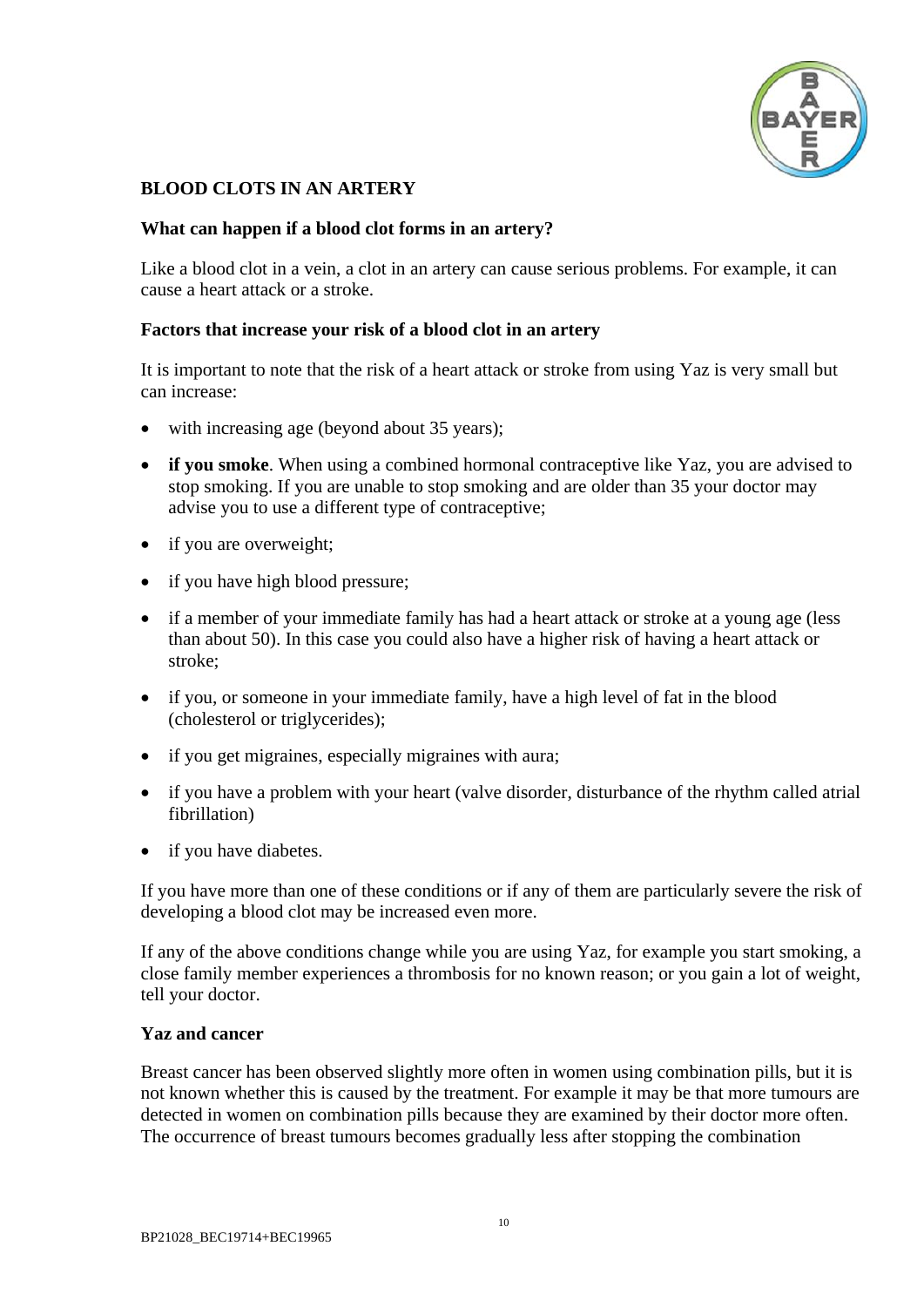

hormonal contraceptives. It is important to regularly check your breasts and you should contact your doctor if you feel any lump.

In rare cases, benign liver tumours, and in even fewer cases malignant liver tumours have been reported in pill users. Contact your doctor if you have unusually severe abdominal pain.

## <span id="page-10-0"></span>**Psychiatric disorders**

Some women using hormonal contraceptives including Yaz have reported depression or depressed mood. Depression can be serious and may sometimes lead to suicidal thoughts. If you experience mood changes and depressive symptoms contact your doctor for further medical advice as soon as possible.

### <span id="page-10-1"></span>**Bleeding between periods**

During the first few months that you are taking Yaz, you may have unexpected bleeding (bleeding outside the placebo days). If this bleeding occurs for more than a few months, or if it begins after some months, your doctor must find out what is wrong.

### <span id="page-10-2"></span>**What you must do if no bleeding occurs during the placebo days**

If you have taken all the light pink active tablets correctly, have not had vomiting or severe diarrhoea and you have not taken any other medicines, it is highly unlikely that you are pregnant.

If the expected bleeding does not happen twice in succession, you may be pregnant. Contact your doctor immediately. Only start the next strip if you are sure that you are not pregnant.

#### <span id="page-10-3"></span>**Other medicines and Yaz**

Always tell your doctor which medicines or herbal products you are already using. Also tell any other doctor or dentist who prescribes another medicine (or the pharmacist) that you take Yaz. They can tell you if you need to take additional contraceptive precautions (for example condoms) and if so, for how long, or, whether the use of another medicine you need must be changed.

Some medicines

- can have an influence on the blood levels of Yaz
- can make it **less effective in preventing pregnancy**
- can cause unexpected bleeding.

These include

- medicines used for the treatment of
	- epilepsy (e.g. primidone, phenytoin, barbiturates, carbamazepine, oxcarbazepine)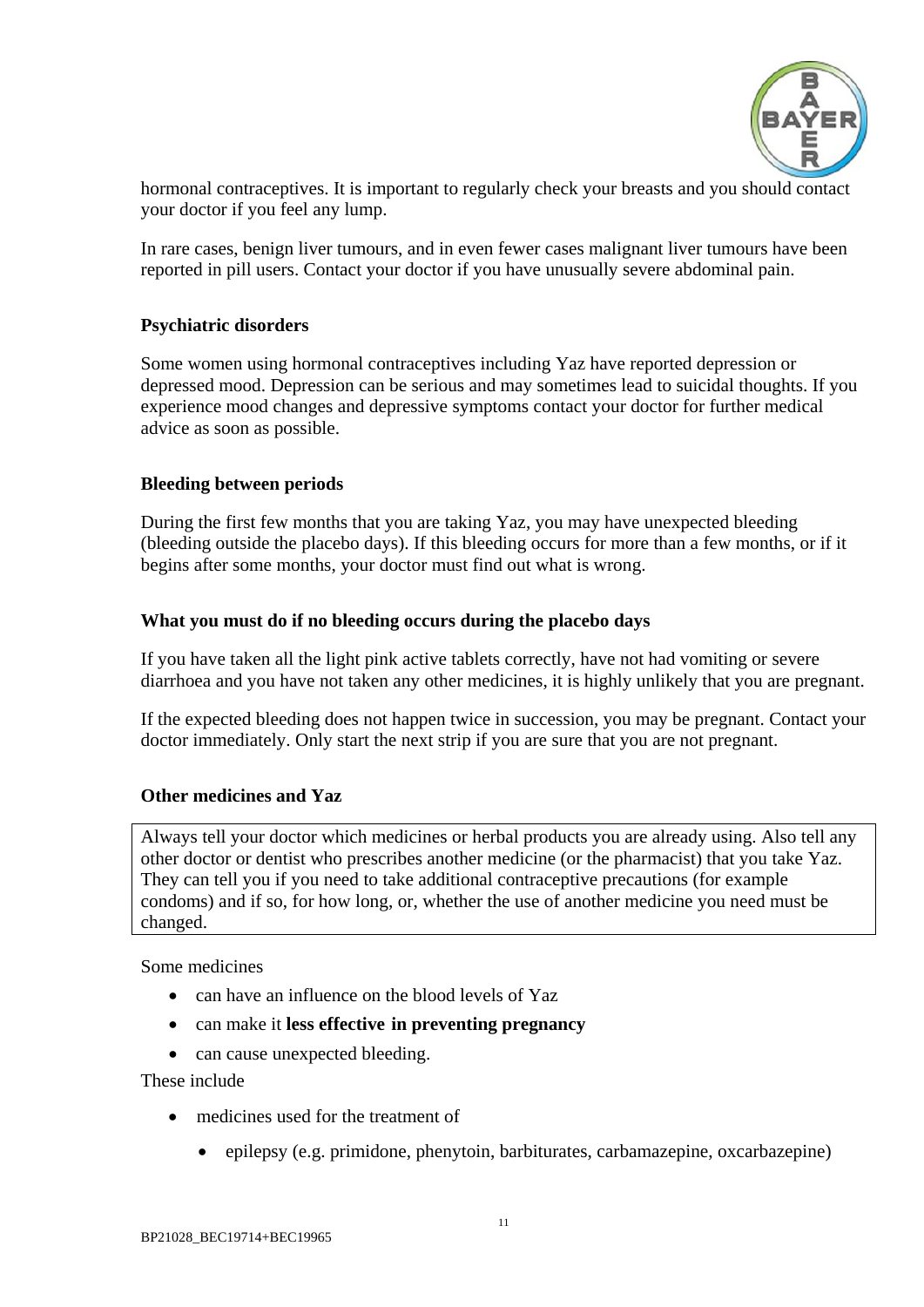

- $\bullet$  tuberculosis (e.g. rifampicin)
- HIV and Hepatitis C Virus infections (so-called protease inhibitors and nonnucleoside reverse transcriptase inhibitors such as ritonavir, nevirapine, efavirenz)
- fungal infections (e.g griseofulvin, ketoconazole)
- arthritis, arthrosis (etoricoxib)
- high blood pressure in the blood vessels in the lungs (bosentan)
- the herbal remedy St. John's wort

Yaz may **influence the effect** of other medicines, e.g.

- medicines containing ciclosporin
- the anti-epileptic lamotrigine (this could lead to an increased frequency of seizures)
- theophylline (used to treat breathing problems)
- tizanidine (used to treat muscle pain and/or muscle cramps).

Do not use Yaz if you have hepatitis C and are taking the medicinal products containing ombitasvir/paritaprevir/ritonavir and dasabuvir or glecaprevir/pibrentasvir as this may cause increases in liver function blood test results (increase in ALT liver enzyme). Your doctor will prescribe another type of contraceptive prior to start of the treatment with these medicinal products. Yaz can be restarted approximately 2 weeks after completion of this treatment. See section "Do not use Yaz".

*Ask your doctor or pharmacist for advice before taking any medicine.*

## <span id="page-11-0"></span>**Yaz with food and drink**

Yaz may be taken with or without food, if necessary with a small amount of water.

## <span id="page-11-1"></span>**Laboratory tests**

If you need a blood test, tell your doctor or the laboratory staff that you are taking the pill, because hormonal contraceptives can affect the results of some tests.

## <span id="page-11-2"></span>**Pregnancy**

If you are pregnant, you must not take Yaz. If you become pregnant while taking Yaz you must stop immediately and contact your doctor. If you want to become pregnant, you can stop taking Yaz at any time (see also page [18](#page-17-2) "If you stop taking Yaz").

*Ask your doctor or pharmacist for advice before taking any medicine.*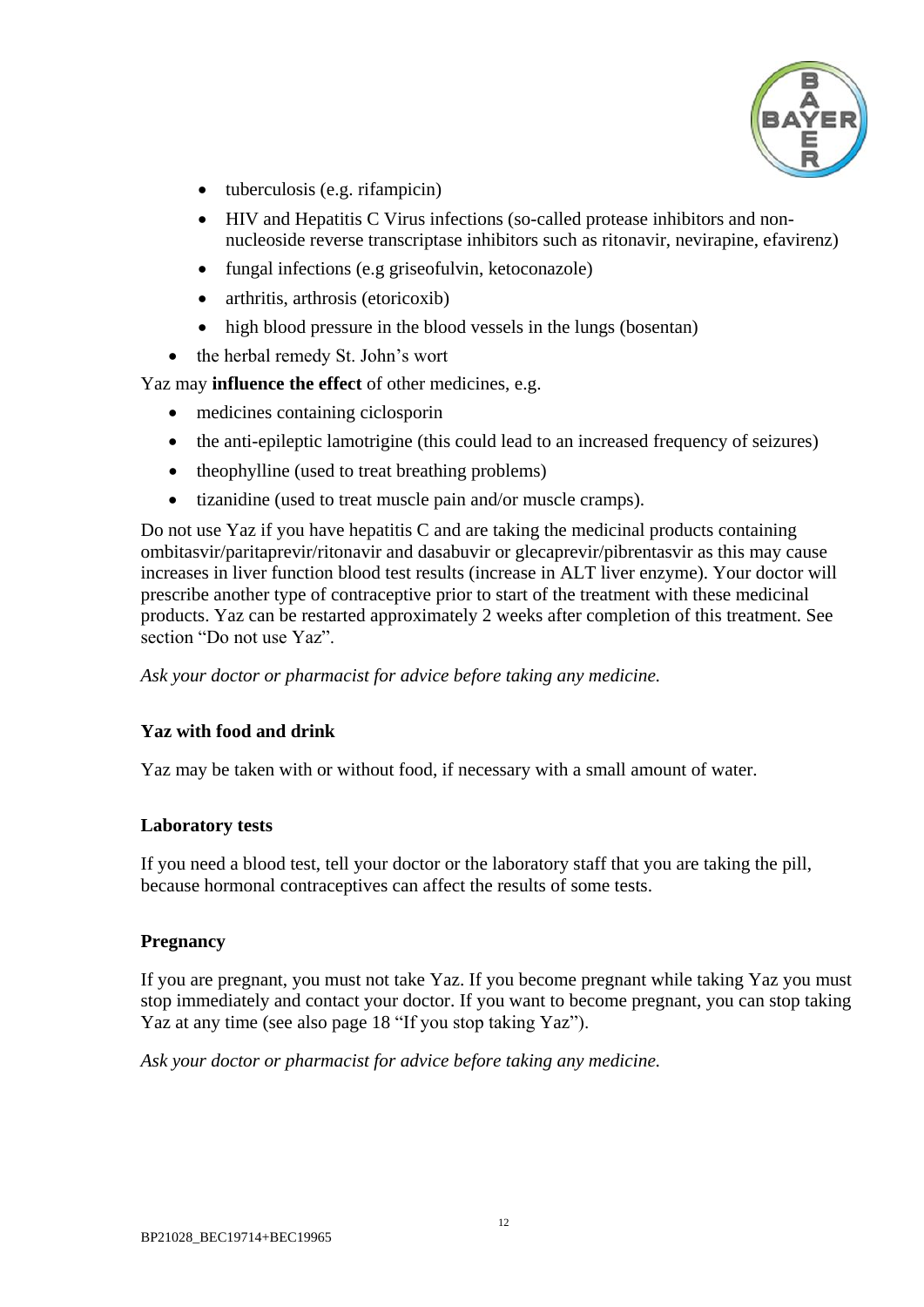

## <span id="page-12-0"></span>**Breast-feeding**

Use of Yaz is generally not advisable when a woman is breast-feeding. If you want to take the pill while you are breast-feeding you should contact your doctor.

*Ask your doctor or pharmacist for advice before taking any medicine.*

## <span id="page-12-1"></span>**Driving and using machines**

There is no information suggesting that use of Yaz affects driving or use of machines.

### <span id="page-12-2"></span>**Yaz contains lactose**

If you cannot tolerate certain sugars, contact your doctor before you take Yaz.

### <span id="page-12-3"></span>**3. How to take Yaz**

Each blister contains 24 active light pink film-coated tablets and 4 white placebo film-coated tablets.

The two differently coloured tablets of Yaz are arranged in order. A strip contains 28 tablets.

Take one tablet of Yaz every day, if necessary with a small amount of water. You may take the tablets with or without food, but you should take the tablets every day around the same time.

**Do not confuse the tablets:** take a light pink tablet for the first 24 days and then a white tablet for the last 4 days. You must then start a new strip straightaway (24 light pink and then 4 white tablets). There is therefore no gap between two strips.

Because of the different composition of the tablets it is necessary to begin with the first tablet on the upper left and that you take the tablets every day. For the correct order, follow the direction of the arrows on the strip.

## <span id="page-12-4"></span>**Preparation of the strip**

To help you keep track, there are 7 stickers each with the 7 days of the week for each strip of Yaz.Choose the week sticker that starts with the day you begin taking the tablets. For example, if you start on a Wednesday, use the week sticker that starts with "WED".

Stick the week sticker along the top of the Yaz strip where it reads "Place week sticker here", so that the first day is above the tablet marked "1".

There is now a day indicated above every tablet and you can see whether you have taken a certain pill. The arrows show the order you are to take the pills.

During the 4 days when you are taking the white placebo tablets (the placebo days), bleeding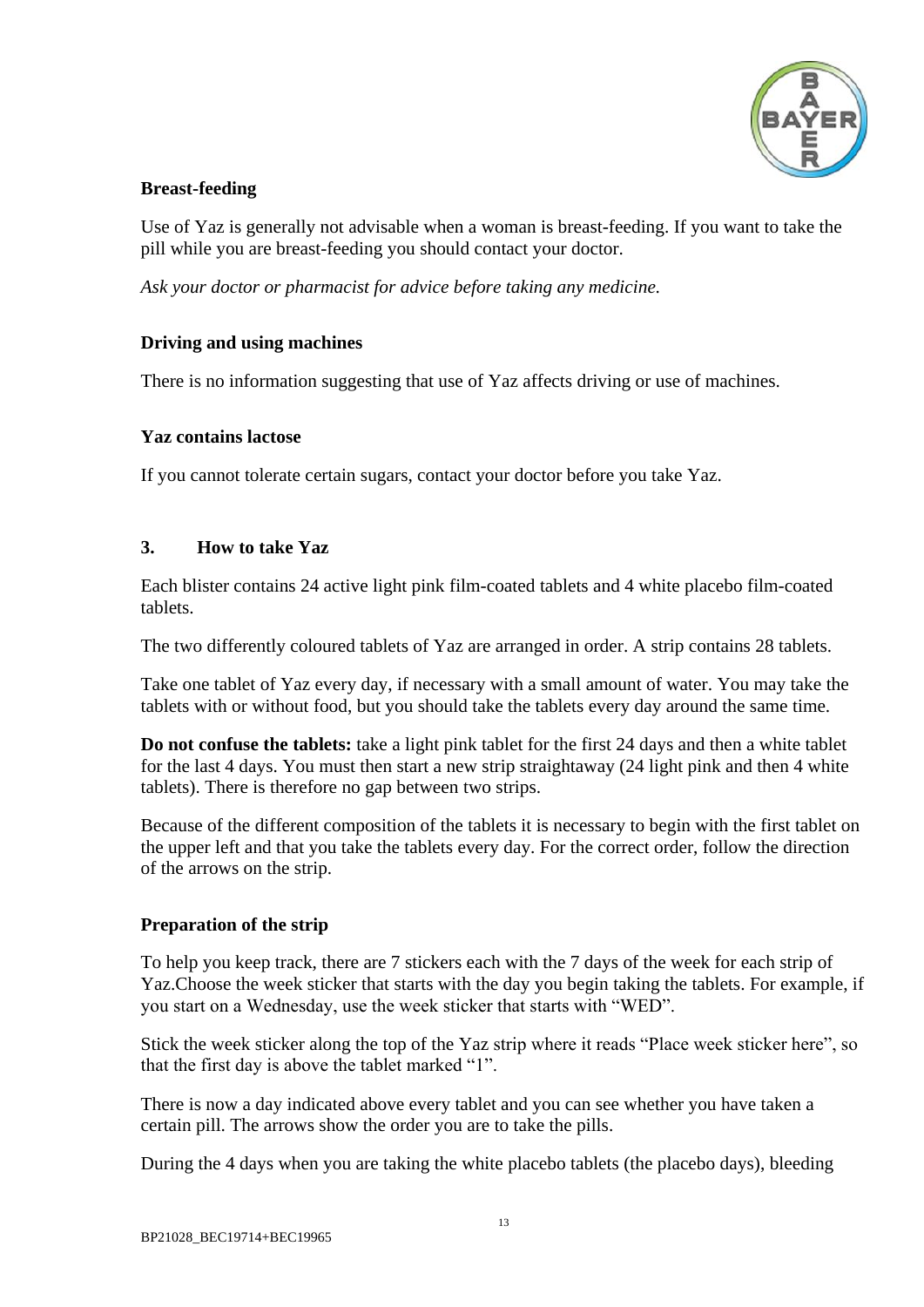

should begin (so-called withdrawal bleeding). This usually starts on the  $2<sup>nd</sup>$  or  $3<sup>rd</sup>$  day after the last light pink active tablet of Yaz. Once you have taken the last white tablet, you should start with the following strip, whether your bleeding has stopped or not. This means that you should start every strip on the same day of the week, and that the withdrawal bleed should occur on the same days each month.

If you use Yaz in this manner, you are protected against pregnancy also during the 4 days when you are taking a placebo tablet.

## <span id="page-13-0"></span>**When can you start with the first strip?**

- *If you have not used a contraceptive with hormones in the previous month* Begin with Yaz on the first day of the cycle (that is, the first day of your period). If you start Yaz on the first day of your menstruation you are immediately protected against pregnancy. You may also begin on day 2-5 of the cycle, but then you must use extra protective measures (for example, a condom) for the first 7 days.
- *Changing from a combined hormonal contraceptive, or combined contraceptive vaginal ring or patch*

You can start Yaz preferably on the day after the last active tablet (the last tablet containing the active substances) of your previous pill, but at the latest on the day after the tablet-free days of your previous pill finish (or after the last inactive tablet of your previous pill). When changing from a combined contraceptive vaginal ring or patch, follow the advice of your doctor.

 *Changing from a progestogen-only-method (progestogen-only pill, injection, implant or a progestogen-releasing IUD)*

You may switch any day from the progestogen-only pill (from an implant or an IUD on the day of its removal, from an injectable when the next injection would be due) but in all of these cases you must use extra protective measures (for example, a condom) for the first 7 days of tablet-taking.

- *After a miscarriage* Follow the advice of your doctor.
- *After having a baby*

You can start Yaz between 21 and 28 days after having a baby. If you start later than day 28, you must use a so-called barrier method (for example, a condom) during the first seven days of Yaz use.

If, after having a baby, you have had sex before starting Yaz (again), you must first be sure that you are not pregnant or you must wait until your next period.

*If you are breast-feeding and want to start Yaz (again) after having a baby*

Read the section on "Breast-feeding", page [13.](#page-12-0)

Ask your doctor what to do if you are not sure when to start.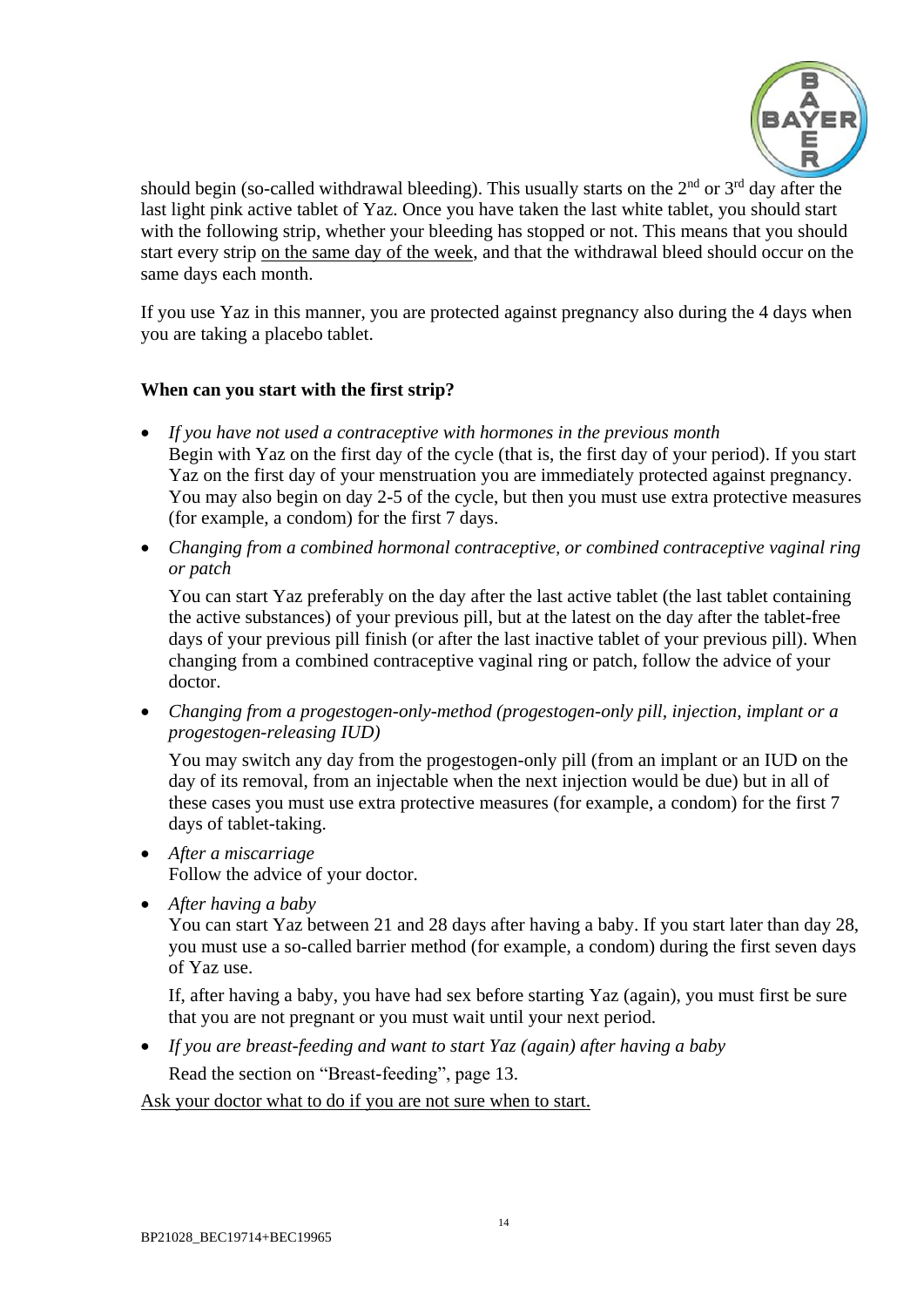

### <span id="page-14-0"></span>**If you take more Yaz than you should**

There are no reports of serious harmful results of taking too many Yaz tablets.

If you take several tablets at once then you may feel sick or vomit or bleed from the vagina. Even girls who have not yet started to menstruate but have accidentally taken this medicine may experience such bleeding.

If you have taken too many Yaz tablets, or you discover that a child has taken some, ask your doctor or pharmacist for advice.

## <span id="page-14-1"></span>**If you forget to take Yaz**

The last 4 tablets in the  $4<sup>th</sup>$  row of the strip are the placebo tablets. If you forget one of these tablets, this has no effect on the reliability of Yaz. Throw away the forgotten placebo tablet.

If you miss a light pink, active tablet (tablets 1-24 of your blister-strip), you must do the following:

- If you are **less than 24 hours** late taking a tablet, the protection against pregnancy is not reduced. Take the tablet as soon as you remember and then take the following tablets again at the usual time.
- If you are **more than 24 hours** late taking a tablet, the protection against pregnancy may be reduced. The greater the number of tablets that you have forgotten, the greater is the risk of becoming pregnant.

The risk of incomplete protection against pregnancy is greatest if you forget a light pink tablet at the beginning or at the end of the strip. Therefore, you should keep to the following rules (see also the diagram on page [17\)](#page-16-2):

- **More than one tablet forgotten in this strip** Contact your doctor.
- **One tablet forgotten between days 1 - 7 (first row)**

Take the forgotten tablet as soon as you remember, even if that means that you have to take two tablets at the same time. Continue taking the tablets at the usual time and use **extra precautions** for the next 7 days, for example, a condom. If you have had sex in the week before forgetting the tablet you must realize that there is a risk of pregnancy. In that case, contact your doctor.

### **One tablet forgotten between days 8 - 14 (second row)**

Take the forgotten tablet as soon as you remember, even if that means that you have to take two tablets at the same time. Continue taking the tablets at the usual time. The protection against pregnancy is not reduced, and you do not need to take extra precautions.

 **One tablet forgotten between days 15 - 24 (third or fourth row)** You can choose between two possibilities: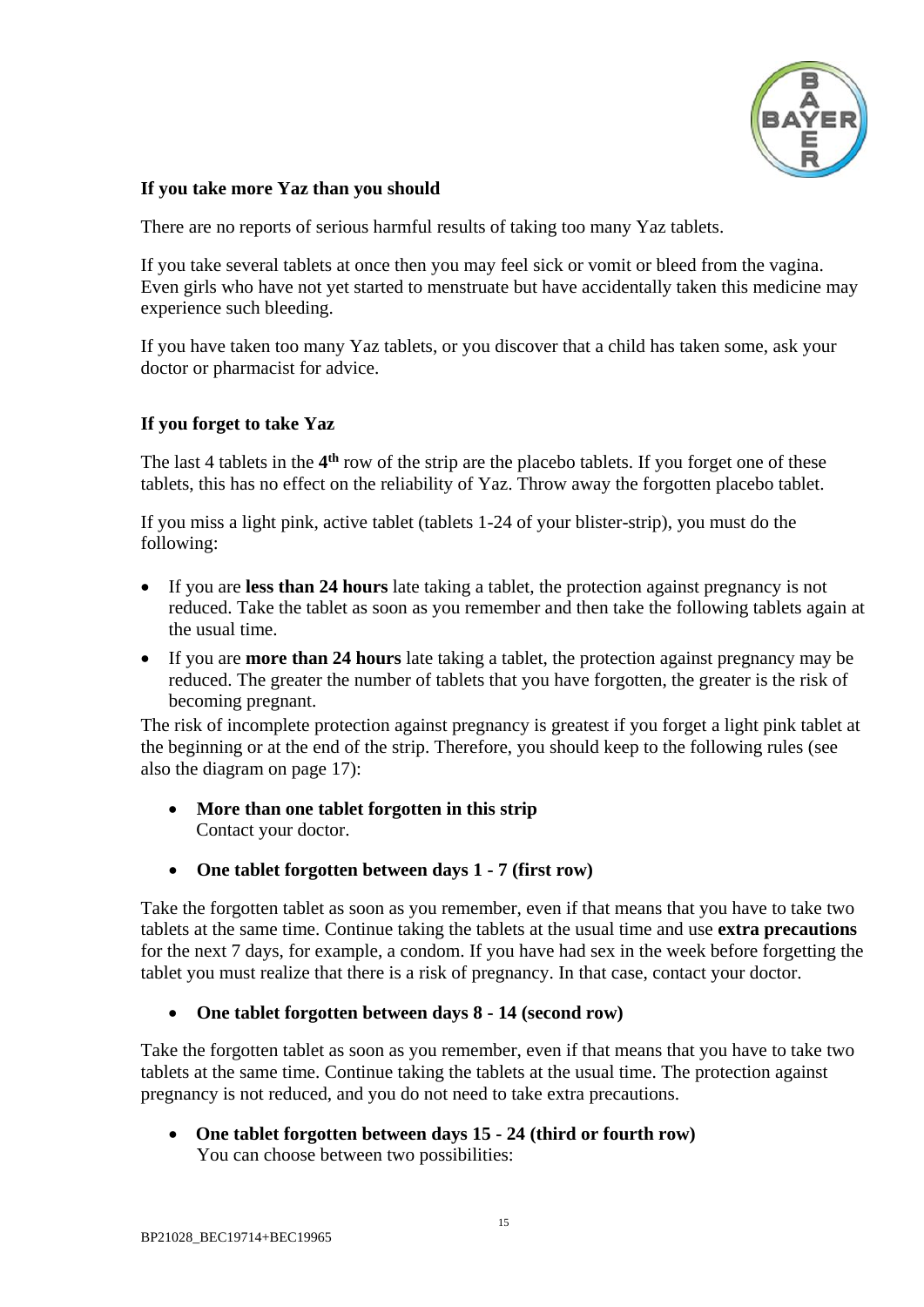

1. Take the forgotten tablet as soon as you remember, even if that means that you have to take two tablets at the same time. Continue taking the tablets at the usual time. Instead of taking the white placebo tablets on this strip, throw them away, and start the next strip (the starting day will be different).

Most likely, you will have a period at the end of the second strip - while taking the white placebo tablets - but you may have light or menstruation-like bleeding during the second strip.

2. You can also stop the active light pink tablets and go directly to the 4 white placebo tablets **(before taking the placebo tablets, record the day on which you forgot your tablet)**. If you want to start a new strip on the day you always start, take the placebo tablets for *less than 4 days.*

If you follow one of these two recommendations, you will remain protected against pregnancy.

 If you have forgotten any of the tablets in a strip, and you do not have a bleeding during the placebo days, this may mean that you are pregnant. You must contact your doctor before you start the next strip.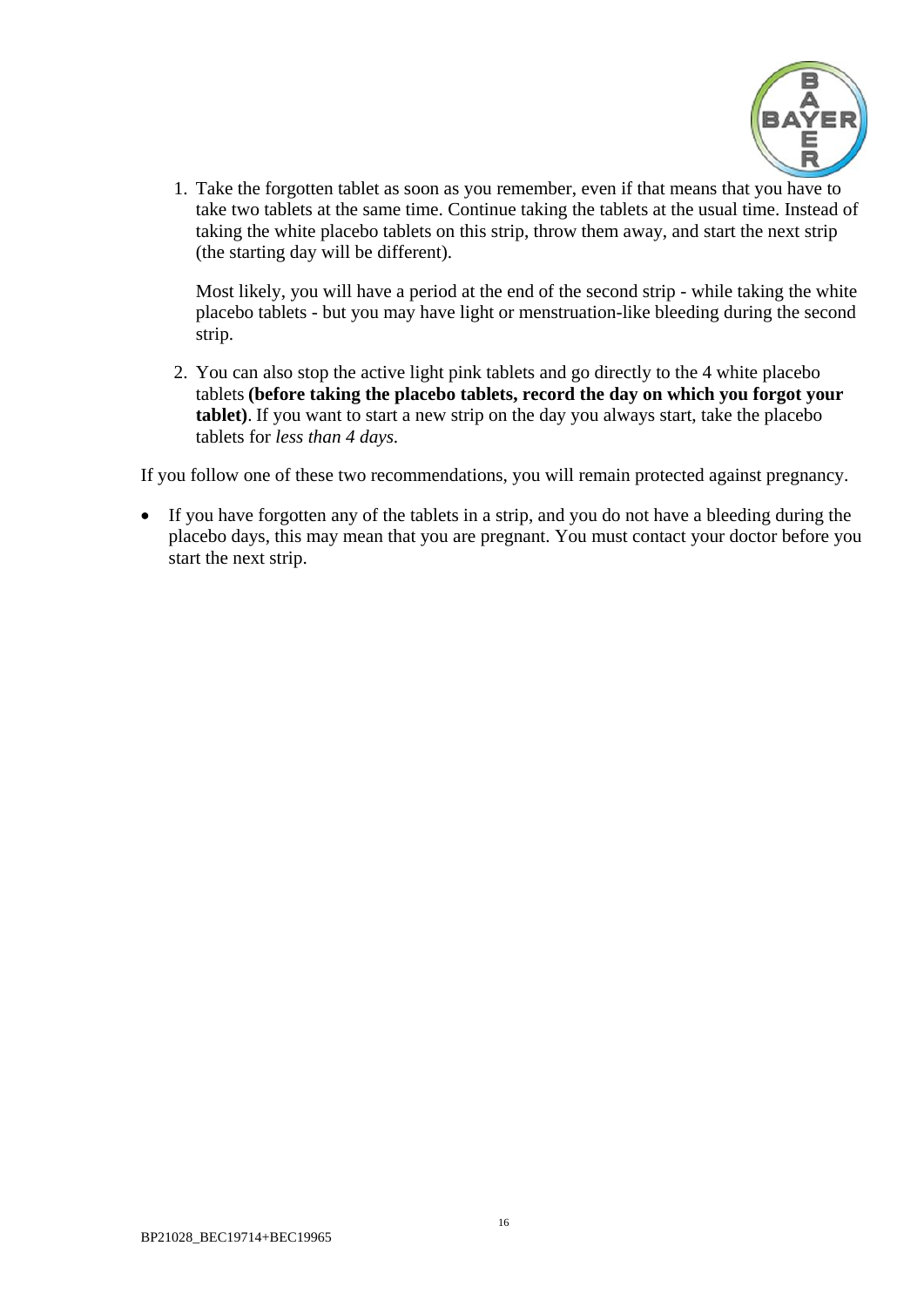

<span id="page-16-2"></span>

#### <span id="page-16-0"></span>**What to do in the case of vomiting or severe diarrhoea**

If you vomit within 3-4 hours of taking an active light pink tablet or you have severe diarrhoea, there is a risk that the active substances in the pill will not be fully taken up by your body. The situation is almost the same as forgetting a tablet. After vomiting or diarrhoea, you must take another light pink tablet from a reserve strip as soon as possible. If possible take it within 24 hours of when you normally take your pill. If this is not possible or 24 hours have passed, you should follow the advice given under "If you forget to take Yaz", page [15.](#page-14-1)

#### <span id="page-16-1"></span>**Delaying your period: what you need to know**

Even if it is not recommended, you can delay your period by not taking the white placebo tablets from the 4th row and going straight to a new strip of Yaz and finishing it. You may experience light or menstruation-like bleeding while using this second strip. Finish this second strip by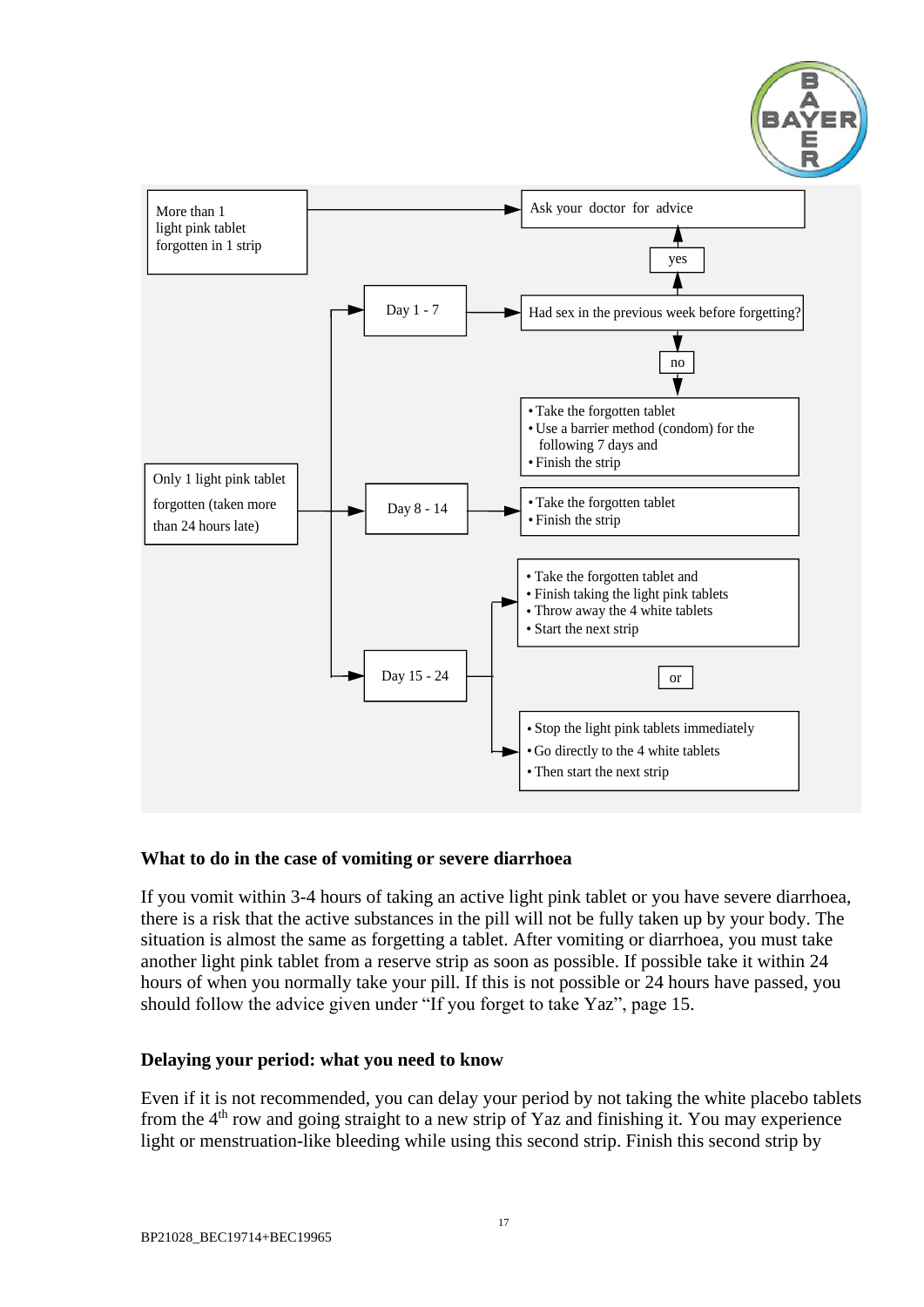

taking the 4 white tablets from the  $4<sup>th</sup>$  row. Then start your next strip. *You might ask your doctor for advice before deciding to delay your menstrual period.*

### <span id="page-17-1"></span>**Changing the first day of your period: what you need to know**

If you take the tablets according to the instructions, then your period will begin during the placebo days. If you have to change this day, reduce the number of placebo days – when you take the white placebo tablets – (but never increase them  $-4$  is the maximum!). For example, if you start taking the placebo tablets on a Friday, and you want to change this to a Tuesday (3 days earlier) you must start a new strip 3 days earlier than usual. You may not have any bleeding during this time. You may then experience light or menstruation-like bleeding. *If you are not sure what to do, consult your doctor.*

# <span id="page-17-2"></span>**If you stop taking Yaz**

You can stop taking Yaz whenever you want. If you do not want to become pregnant, ask your doctor for advice about other reliable methods of birth control. If you want to become pregnant, stop taking Yaz and wait for a menstrual period before trying to become pregnant. You will be able to calculate the expected delivery date more easily.

*If you have any further questions on the use of this medicine, ask your doctor or pharmacist.*

## <span id="page-17-0"></span>**4. Possible side effects**

Like all medicines, this medicine can cause side effects although not everybody gets them.

If you get any side effect, particularly if severe and persistent, or have any change to your health that you think may be due to Yaz, please talk to your doctor.

An increased risk of blood clots in your veins (venous thromboembolism (VTE)) or blood clots in your arteries (arterial thromboembolism (ATE)) is present for all women taking combined hormonal contraceptives. For more detailed information on the different risks from taking combined hormonal contraceptives please see section 2 "What you need to know before you take Yaz".

The following is a list of the side effects that have been linked with the use of Yaz:

**Common side effects** (between 1 and 10 in every 100 users may be affected):

- mood swings
- headache
- nausea
- breast pain, problems with your periods, such as irregular periods, absence of periods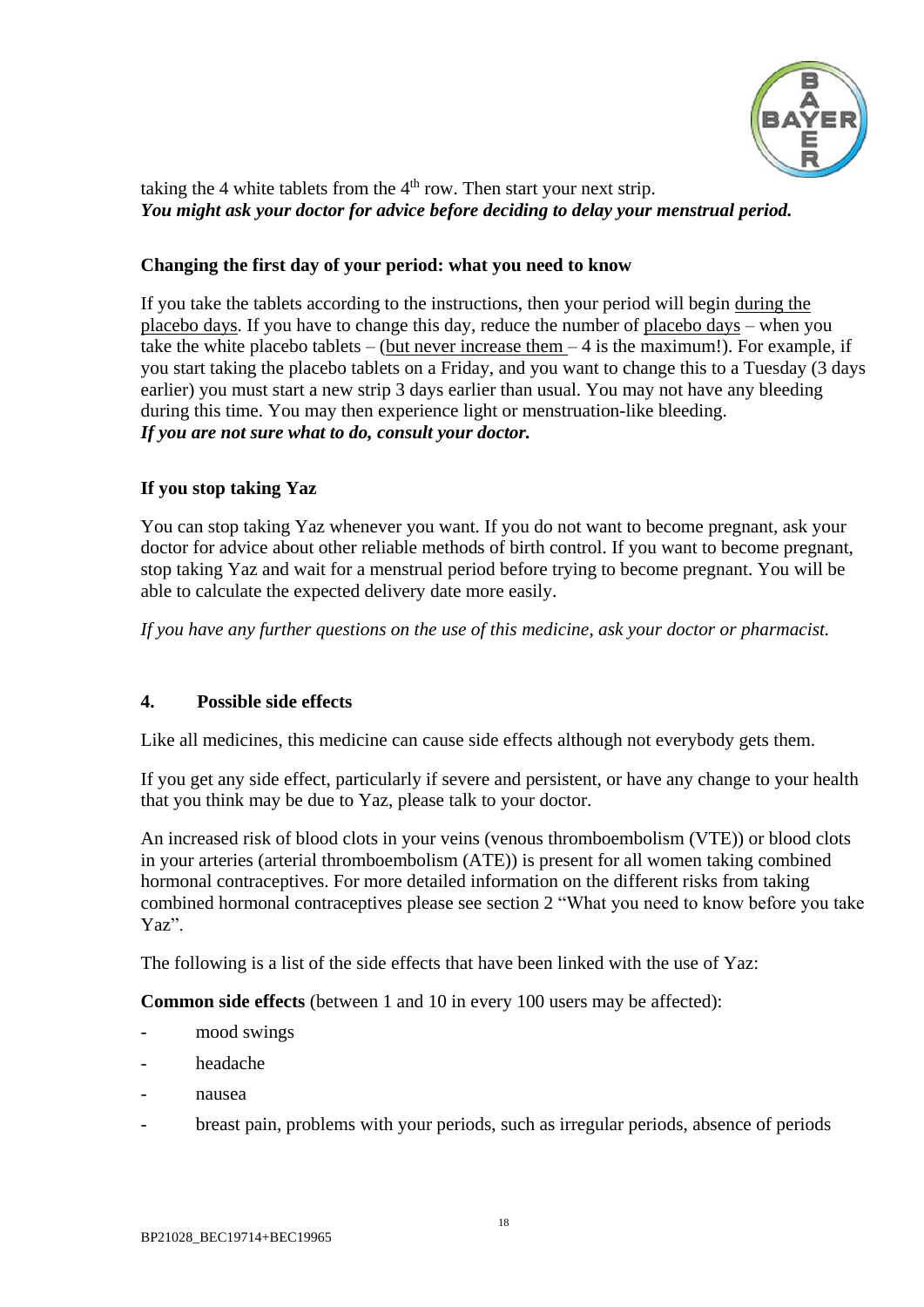

**Uncommon side effects** (between 1 and 10 in every 1,000 users may be affected):

- depression, nervousness, sleepiness
- dizziness, 'pins and needles'
- migraine, varicose veins, increased blood pressure
- stomach ache, vomiting, indigestion, intestinal gas, inflammation of the stomach, diarrhoea
- acne, itching, rash
- aches and pains, e.g. back pain, limb pain, muscle cramps
- vaginal fungal infection, pelvic pain, breast enlargement, benign breast lumps, uterine/vaginal bleeding (which usually subsides during continued treatment), genital discharge, hot flushes, inflammation of the vagina (vaginitis), problems with your periods, painful periods, reduced periods, very heavy periods, vaginal dryness, abnormal cervical smear**,** decreased interest in sex
- lack of energy, increased sweating, fluid retention
- weight increase

**Rare side effects** (between 1 and 10 in every 10,000 users may be affected):

- candida (fungal infection)
- anemia, increase in the number of platelets in the blood
- allergic reaction
- hormonal (endocrine) disorder
- increased appetite, loss of appetite, abnormally high concentration of potassium in the blood, abnormally low concentration of sodium in the blood
- failure to experience an orgasm, insomnia
- giddiness, tremor
- eye disorders, e.g. inflammation of the eyelid, dry eyes
- abnormally rapid heartbeat
- inflammation of a vein, nosebleed, fainting
- enlarged abdomen, bowel disorder, feeling bloated, stomach hernia, fungal infection of the mouth, constipation, dry mouth
- pain of bile ducts or the gallbladder, inflammation of the gallbladder
- yellow brown patches on the skin, eczema, hair loss, acne-like inflammation of the skin, dry skin, lumpy inflammation of the skin, excessive hair growth, skin disorder, stretch marks on the skin, skin inflammation, light-sensitive skin inflammation, skin nodules
- difficult or painful sex, inflammation of the vagina (vulvovaginitis), bleeding following intercourse, withdrawal bleeding, breast cyst, increased number of breast cells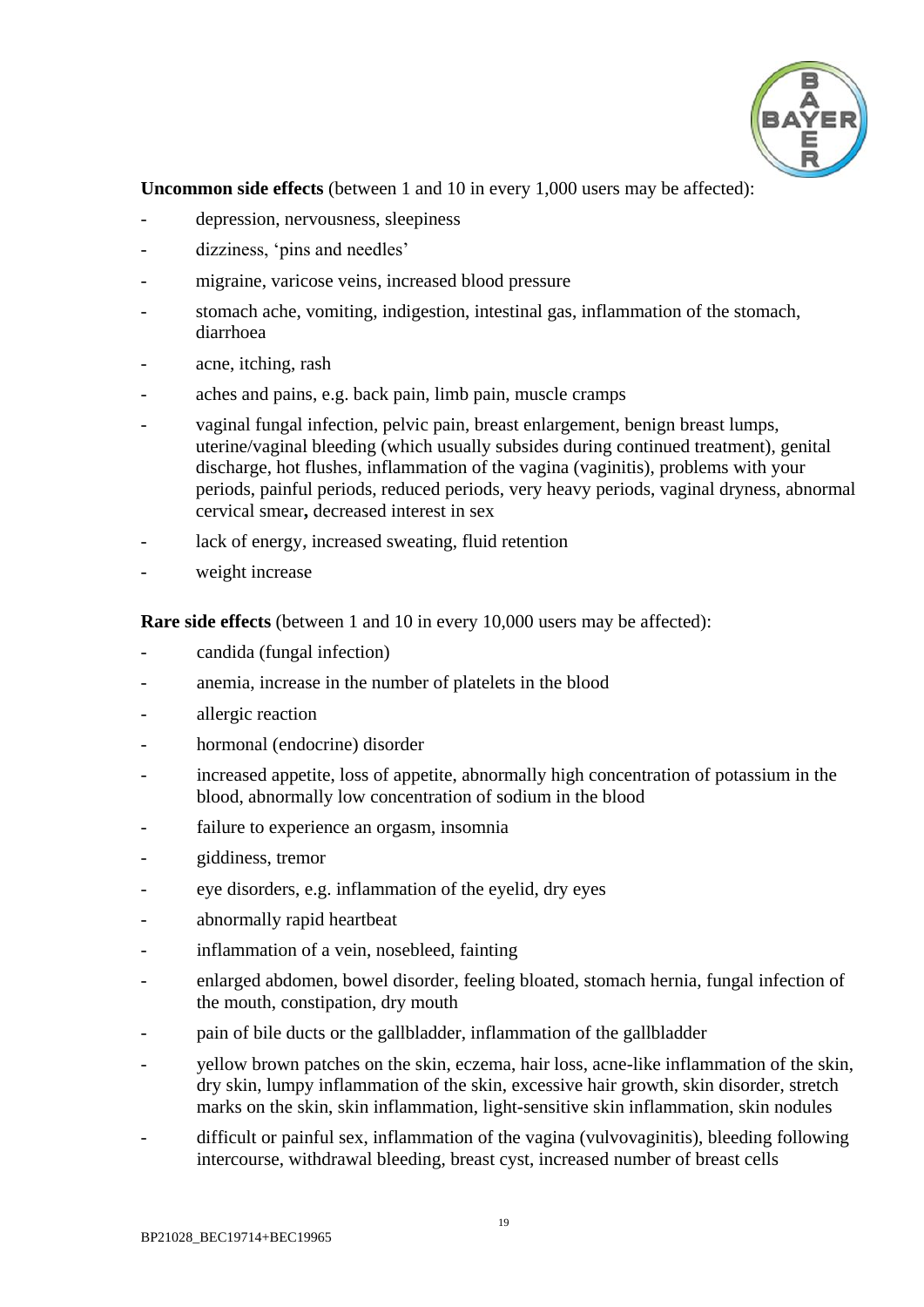

(hyperplasia), malignant lumps in the breast, abnormal growth on the mucosal surface of the neck of the womb, shrinkage or wasting of the lining of the womb, ovarian cysts, enlargement of the womb

- feeling generally unwell
- weight loss
- harmful blood clots in a vein or artery for example:
	- o in a leg or foot (i.e. DVT)
	- o in a lung (i.e. PE)
	- o heart attack
	- o stroke
	- o mini-stroke or temporary stroke-like symptoms, known as a transient ischaemic attack (TIA)
	- o blood clots in the liver, stomach/intestine, kidneys or eye.

The chance of having a blood clot may be higher if you have any other conditions that increase this risk (See section 2 for more information on the conditions that increase risk for blood clots and the symptoms of a blood clot).

The following side effects have also been reported, but their frequency cannot be estimated from the available data: hypersensitivity, erythema multiforme (rash with target-shaped reddening or sores).

#### **Reporting of side effects**

If you get any side effects, talk to your doctor or pharmacist. This includes any possible side effects not listed in this leaflet. You can also report side effects directly (see details below). By reporting side effects you can help provide more information on the safety of this medicine.

#### **Ireland**

HPRA Pharmacovigilance Website: [www.hpra.ie](http://www.hpra.ie/)

**Malta** ADR Reporting Website: [www.medicinesauthority.gov.mt/adrportal](http://www.medicinesauthority.gov.mt/adrportal)

## <span id="page-19-0"></span>**5. How to store Yaz**

Keep this medicine out of the sight and reach of children.

This medical product does not require any special storage conditions.

Do not use this medicine after the expiry date which is stated on the packaging after "Do not use after:" or "EXP". The expiry date refers to the last day of that month.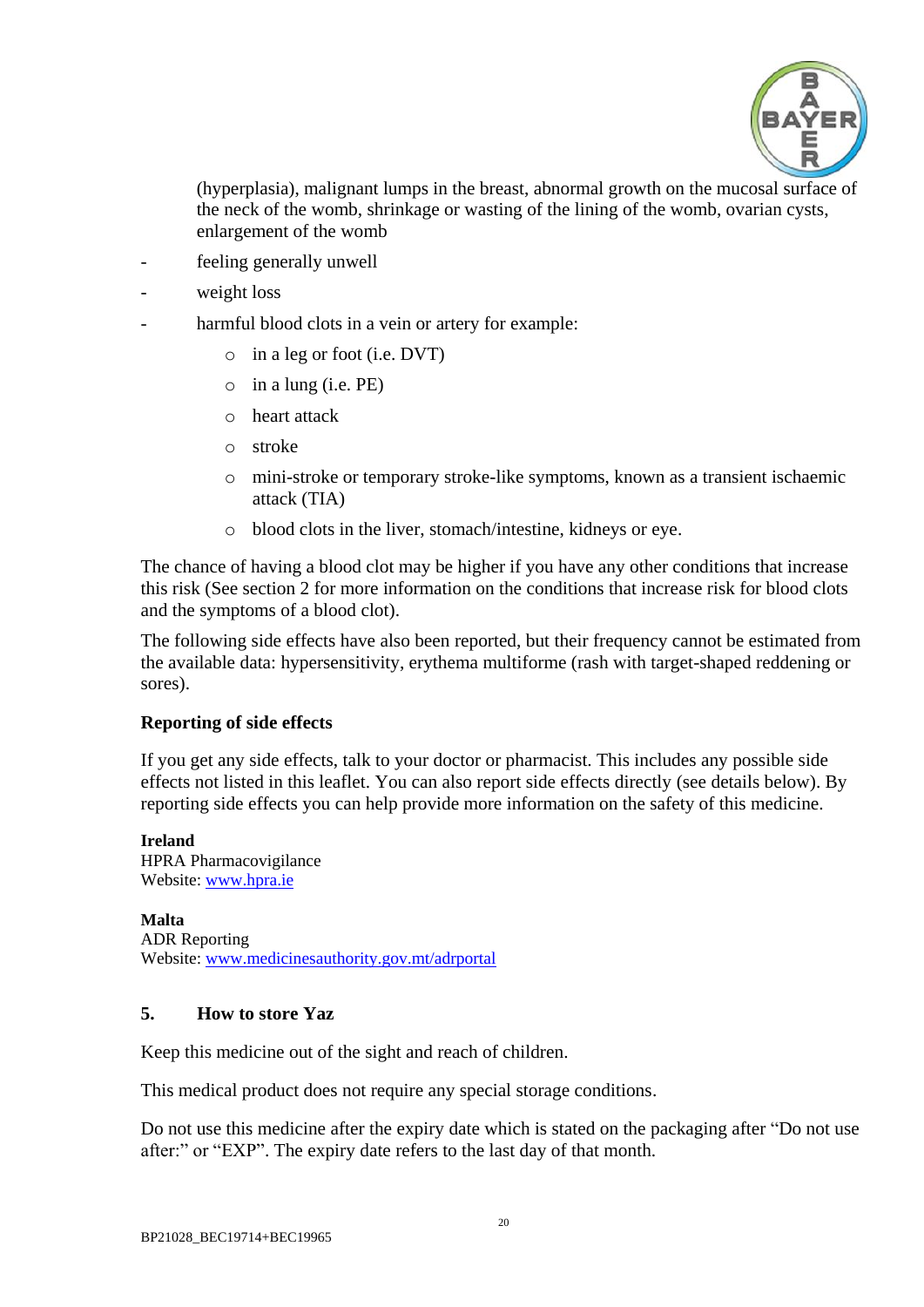

Do not throw away any medicines via wastewater or household waste. Ask your pharmacist how to throw away medicines you no longer use. These measures will help protect the environment.

## <span id="page-20-0"></span>**6. Contents of the pack and other information**

#### **What Yaz contains**

- The active substances are ethinylestradiol (as betadex clathrate) and drospirenone. Each light pink active film-coated tablet contains 0.020 milligram ethinylestradiol (as betadex clathrate) and 3 milligram drospirenone.
- The white film-coated tablets do not contain active substances.
- The other ingredients are:
- Light pink active film-coated tablets:
- Tablet core: lactose monohydrate, maize starch, magnesium stearate (E470b)
- Tablet film-coating: hypromellose (E464), talc (E553b), titanium dioxide (E171) and iron oxide red (E172).
- White inactive film-coated tablets:
- Tablet core: lactose monohydrate, microcrystalline cellulose, magnesium stearate (E470b)
- Tablet film-coating: hypromellose (E464), talc (E553b) and titanium dioxide (E171).

### **What Yaz looks like and content of the pack**

- Each blister of Yaz contains 24 light pink, active film-coated tablets in the  $1<sup>st</sup>$ ,  $2<sup>nd</sup>$ ,  $3<sup>rd</sup>$  and  $4<sup>th</sup>$ rows of the strip and 4 white placebo film-coated tablets in row 4.
- Yaz tablets, both the light pink and the white, are film-coated tablets; the core of the tablet is coated.
- The active tablet is light pink, round with convex surfaces; one side is marked with the letters "DS" in a regular hexagon.
- The placebo tablet is white, round with convex surfaces; one side is marked with the letters "DP" in a regular hexagon.
- Yaz is available in packs of 1, 3, 6 and 13 blisters each with 28 tablets.

Not all pack sizes may be marketed.